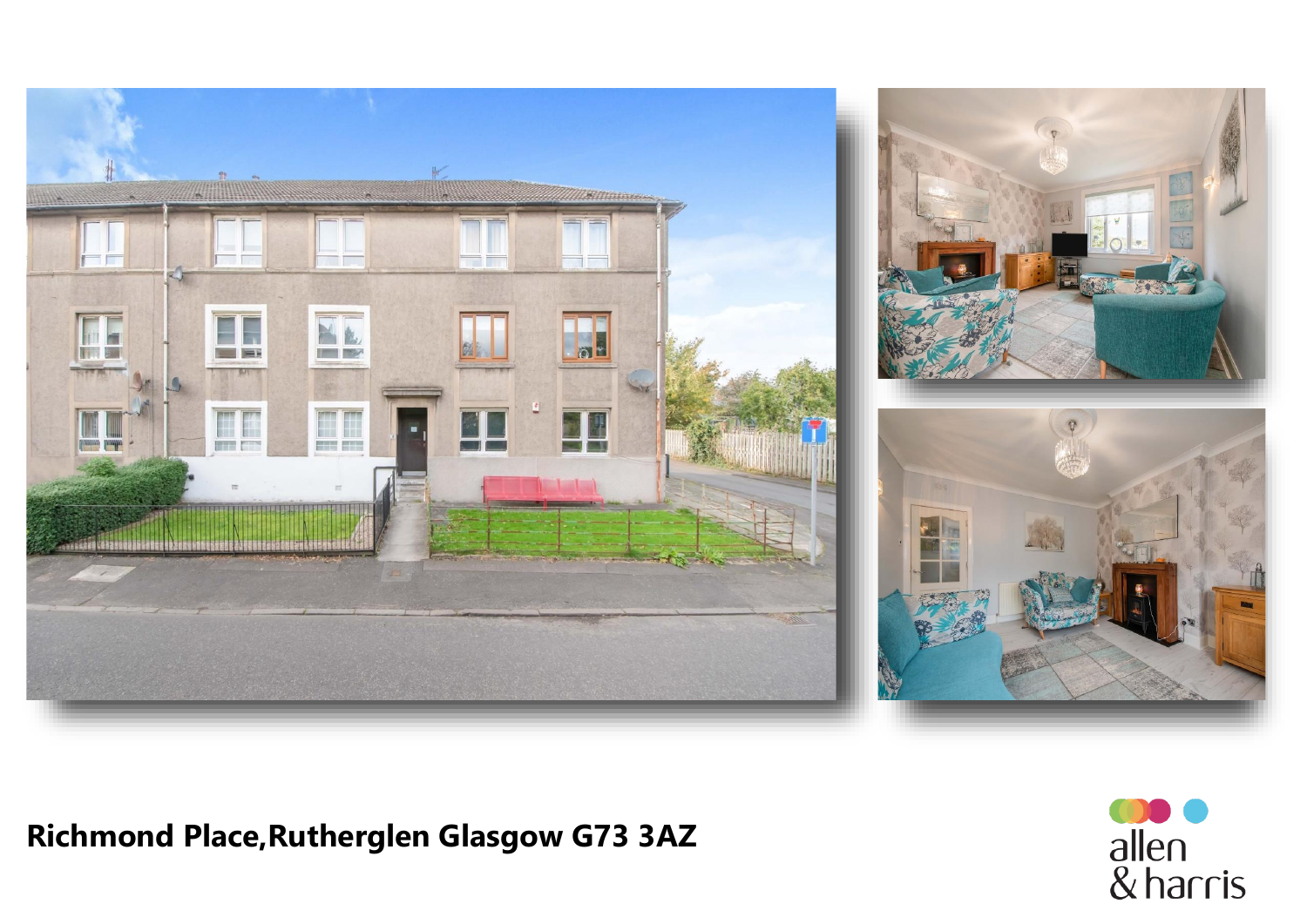## *welcome to*

# **Richmond Place, Rutherglen Glasgow**

- First Floor Flat
- Bright Spacious Lounge
- Modern Fitted Kitchen
- Double Bedroom
- Modern Bathroom

Tenure: Freehold EPC Rating: C

offers over **£70,000** Offering bright and generously proportioned accommodation this first floor property enjoys a convenient location within this established residential locale.

Internally the accommodation comprises of shared entrance and stairwell complete with controlled entry system, reception hall with storage off, well proportioned lounge, modern fitted kitchen, bright double bedroom and a modern bathroom completes the accommodation.

The property further benefits from gas central heating, double glazing, communal gardens and on street parking.

Located within this popular and established locale the property is well placed for local amenities within nearby Rutherglen which cater for day to day requirements. Alternatively the area benefits from frequent public transport links which provide fast commuter access to nearby East Kilbride and Glasgow city centre. Access pass onto the M74 motorway network are reachable within a respectable 10 minutes drive.

#### **Entrance Hallway**

#### **Lounge**

14' 7" Max x 13' 5" Max ( 4.45m Max x 4.09m Max )

#### **Kitchen**

10' 7" Max x 9' 5" Max ( 3.23m Max x 2.87m Max )

#### **Bedroom**

14' 7" Max x 9' 8" Not Into Wardrobes ( 4.45m Max x 2.95m Not Into Wardrobes )

#### **Bathroom**

### **see all our properties on** zoopla.co.uk | rightmove.co.uk | allenandharris.co.uk *view this property online* allenandharris.co.uk/Property/BSD107301



**Property Ref:** BSD107301 - 0002

1. MONEY LAUNDERING REGULATIONS Intending purchasers will be asked to produce identification documentation at a later stage and we would ask for your co-operation in order that there is no delay in agreeing the sale. 2. These particulars do not constitute part or all of an offer or contract. 3. The measurements indicated are supplied for guidance only and as such must be considered incorrect. Potential buyers are advised to recheck measurements before committing to any expense. 4. We have not tested any apparatus, equipment, fixtures or services and it is in the buyers interest to check the working condition of any appliances. 5. Where an EPC, or a Home Report (Scotland only) is held for this property, it is available for inspection at the branch by appointment. If you require a printed version of a Home Report, you will need to pay a reasonable production charge reflecting printing and other costs. 6. We are not able to offer an opinion either written or verbal on the content of these reports and this must be obtained from your legal representative. 7. Whilst we take care in preparing these reports, a buyer should ensure that his/her legal representative confirms as soon as possible all matters relating to title including the extent and boundaries of the property and other important matters before exchange of contracts.

allen & harris







burnside@allenandharris.co.uk

240 Stonelaw Road, Rutherglen, GLASGOW, Lanarkshire, G73 3SA



**allenandharris.co.uk**